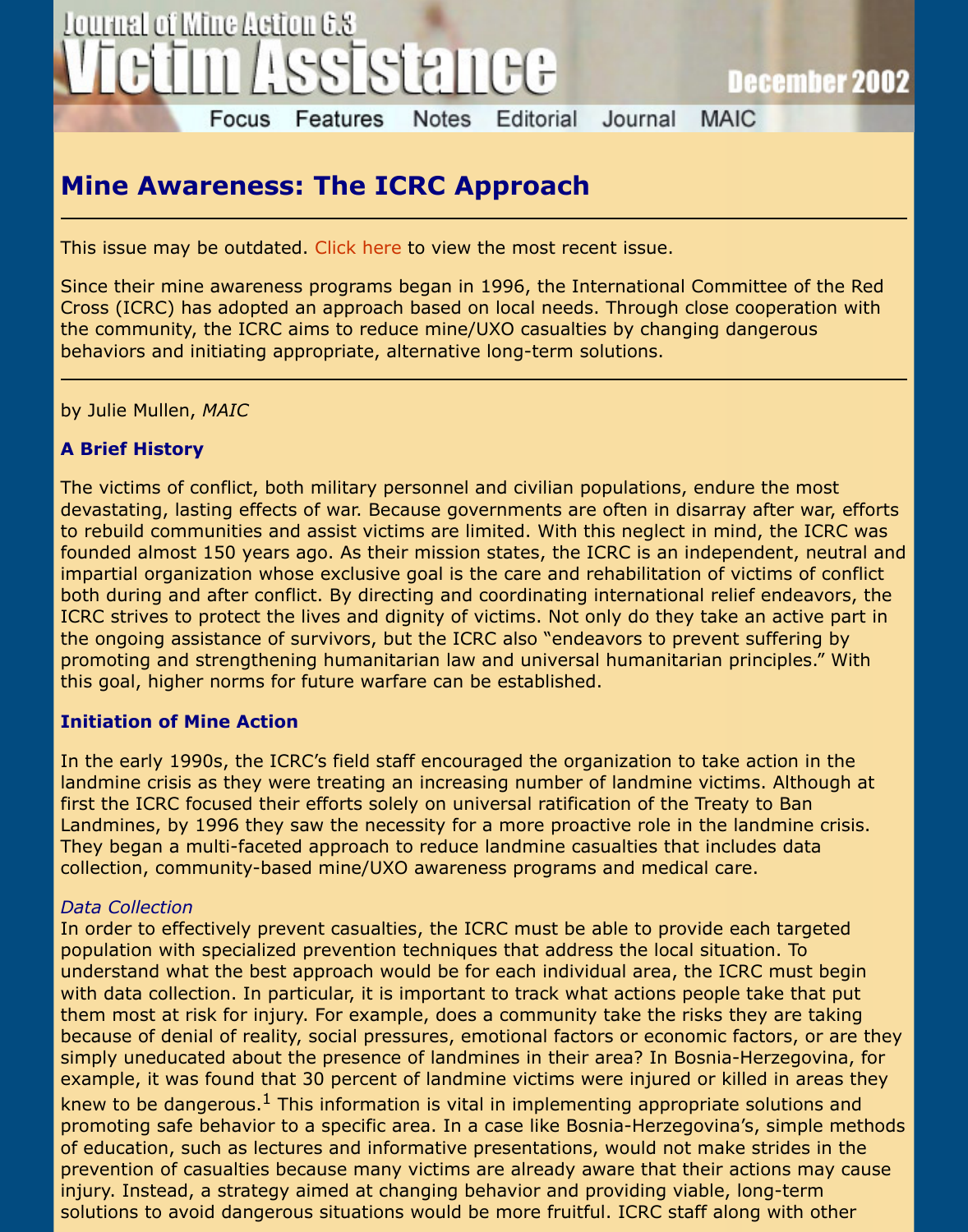organizations works in cooperation with the community members to get as much information about each casualty as possible. With this information, the staff can target both the population most at risk within the community and the behaviors that are causing casualties; from there, a specialized mine awareness program can be initiated. The staff engages the community in constant conversation in order to understand their concerns and attitudes towards landmines, as well as any solutions they see as viable.

### **Mine/UXO Awareness Programs**

Awareness programs run by the ICRC have been in effect since 1996. These programs are often run in close cooperation with National Red Cross and Red Crescent Societies with the goal of reducing the risk of death and injury of civilians living in mine-affected areas. Although programs were first launched in Bosnia-Herzegovina and Croatia, the list of programs now extends to Azerbaijan, Nagorny Karabakh, Kosovo, Albania, Lebanon, Chechnya and most recently, Afghanistan.

## *ICRC's Personal Approach*

Although in some situations the traditional informative presentation approach is necessary, the ICRC initiates a more proactive approach when possible. The goal of this strategy is to personalize the information and solutions to change the dangerous behavior causing casualties. This focus on changing high-risk behavior is possible only by involving the affected community in every step of the process. Open conversation between ICRC staff and civilians precipitates viable solutions in changing daily behavior to avoid mine casualties. Programs are developed that can be sustained by the community over long periods of time. The ICRC approach "is to use existing structures within communities for those programs to be able to last as long as they are needed."<sup>2</sup> Thus, solutions are not imposed on a community. Instead, it is the input of community members that precipitates the solution, and the solution is implemented through the infrastructure of the community.

#### *Child's Play*

A special approach directed at children has been initiated in order to teach them at a more creative, understandable level. With this approach, children are targeted through the school as well as through out-of-school activities. Schoolteachers have been trained in mine awareness activities so that they can incorporate mine awareness in the curriculum. In Bosnia-Herzegovina, over 500 schools participated in a nationwide competition of activities designed to demonstrate their knowledge of both the danger of mines/UXO and the correct preventative behavior. Literature and poster competitions are also held school wide. In Bosnia-Herzegovina, children are also encouraged to take part in out-of-school activities, such as mine awareness performances for children based on childhood fairytales such as "Little Red Riding Hood." In this particular adaptation of the well-known tale, the wolf plays the part of the "bad guy," attempting to lure Little Red Riding Hood into a minefield littered with mines disguised as candy, flowers and toys. The "Tarzan Project," a joint initiative of the ICRC, the UN International Children's Emergency Fund (UNICEF), the UN Development Program (UNDP), the Bosnia-Herzegovina Mine Action Center (BHMAC) and the Bosnia-Herzegovina Stabilization Force (SFOR), broadcasts mine awareness spots for children prior to showing Disney's Tarzan. This multifaceted approach to reaching children aims to sensitize kids to the presence and danger of mines in their communities in an understandable, non-threatening way.

## **Monitoring and Assessment**

In order to ensure maximum effectiveness in every program, it is absolutely necessary to assess the progress of implemented programs. According to Laurence Desvignes, ICRC Mine Awareness and Database Coordinator, the ICRC is the lead agency for collecting data on mine/UXO casualties. Because the data collected is so in-depth, it is used for more than just targeting at-risk populations and defining strategies. The information on each casualty is passed on to the UN Mine Action Coordination Center in Pristina, where it is entered into the Information Management System for Mine Action (IMSMA). While in this database, the information is analyzed regularly so that the ICRC can adapt and develop mine awareness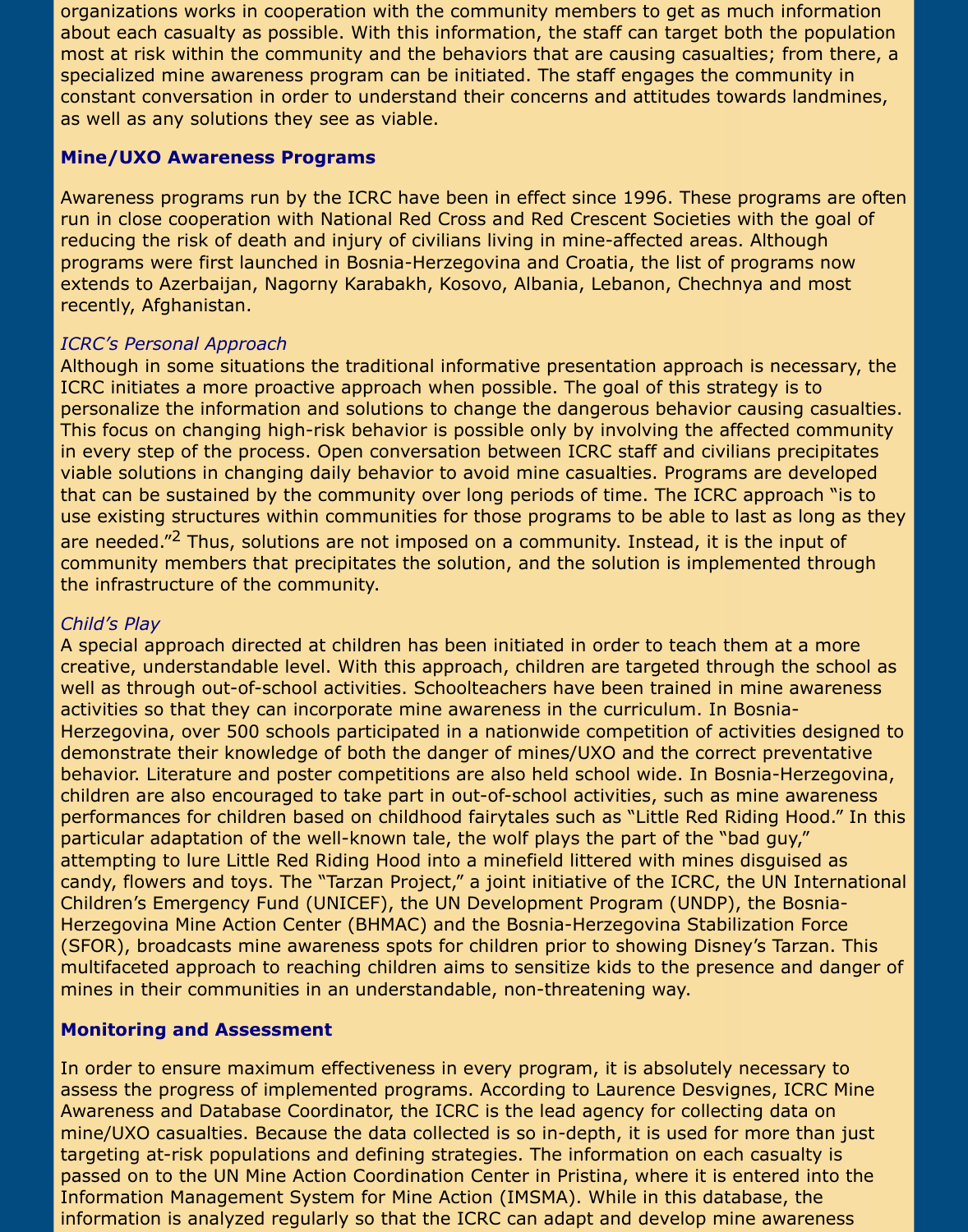programs. This monitoring and assessment of programs is necessary in order to adjust and reform programs to meet projected goals; however, the assessment of programs is not an easy task. Because both quantitative and qualitative measurements are necessary, it is often hard to pointedly decide exactly what factor is causing more or less casualties in any given area. In effect, it is hard to identify what strategy in the approach should be changed.

#### **Integration With Local Mine Action Programs**

When addressing the specific needs of a community, the solution may not always be within the ICRC's field of capabilities. Thus, it may be necessary to pass the information on to local Red Cross and Red Crescent Societies for implementation. The extent of the national societies' involvement depends on the specific society's ability to administer the necessary program. In effect, the ICRC has continued to contribute to the development of the local Red Cross Societies and provide them with human resource support when working in partnership with them. The ICRC often "trains Red Cross members of the communities, who speak the language and know the culture, who can therefore implement mine awareness activities adapted to the specific needs of each community." $3$  In February 2000, the ICRC signed a memorandum of understanding in Kosovo with the Swiss Federation for Mine Action (SFMA), a nongovernmental organization (NGO) engaged in demining activities. The goal was to provide the SFMA with information collected by ICRC mine awareness teams in communities affected by mines and UXO so that it could respond to urgent requests for clearance. If a response is not possible, the SFMA responds directly to the community; thus, the communities become directly involved in the technical response. The ICRC intends to implement this approach whenever possible.

In northern Albania, the Albanian Red Cross, the ICRC and the local authorities are supporting the SFMA and Danish Church Aid in their efforts to carry out clearance activities that will address the priority needs of affected communities. Assistance programs to mine survivors such as those fitting amputees with prostheses and small-scale projects providing vocational training (e.g., shoemaking) have also received ICRC support.

In Georgia/Abkhazia, the ICRC is supporting the mine awareness activities of the HALO Trust by organizing training courses and workshops and by sharing information on the activities, projects and materials used in other mine awareness programs throughout the region.

ICRC mine awareness activities have also been integrated with other programs in Afghanistan. The ICRC relief team works closely with the Afghan Red Crescent Society (ARCS) mine awareness team in the Bamyan region. In Mazar-i-Sharif, the ICRC mine action field officer takes part in the assessment of medical, water and sanitation needs.

## **Care and Assistance for Survivors**

The ICRC by principle "does not distinguish between victims on the basis of the cause of their injury."<sup>4</sup> Therefore, no program has been launched specifically for survivors of mine/UXO injuries. First aid and surgical and rehabilitative care are given in accordance with the needs of mine/UXO survivors; however, there are many beneficiaries of this care—it is not a program exclusively for victims of mines/UXO.

## **Conclusion**

The approach of the ICRC's mine action programs is to involve the at-risk community in every step of the solution. Open conversation and input by the community members with ICRC staff provides the ICRC with the ability to implement the most effective approach to reduce dangerous behavior and prevent mine/UXO casualties. Although some solutions may be beyond the ICRC's capabilities, their close cooperation with local and national organizations make an effective solution possible.

#### **Resources**